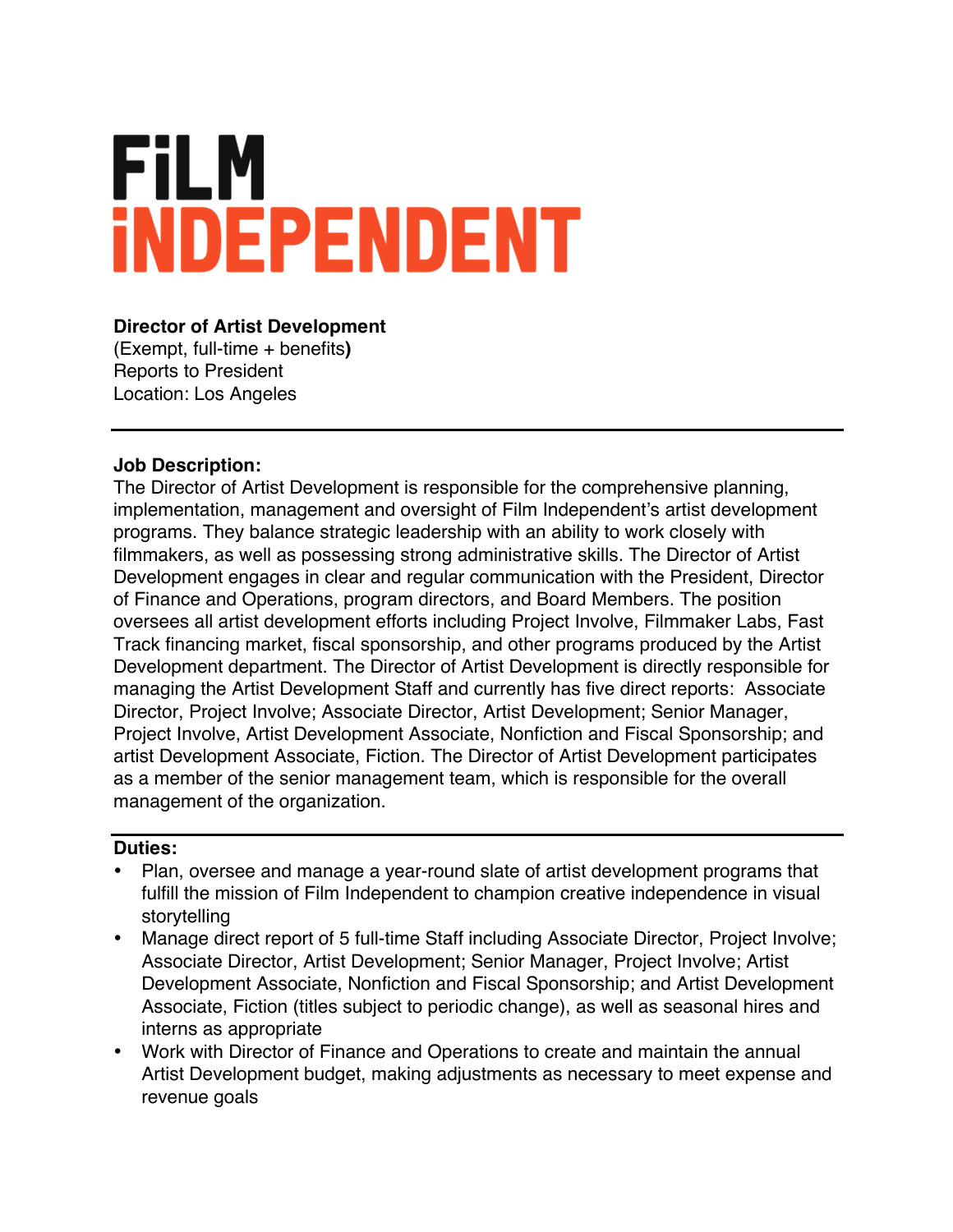- Works with DFO and program directors to oversee contract administration for various organizational partnerships, corporate sponsorships, fiscal sponsorship grant agreements and other legal agreements when needed
- Collaborate closely with other leadership staff on strategy, initiatives, goals across various departments including Development, Events and Programming, Education and International and Membership
- Oversee and provide meaningful support to the Artist Development Staff as they execute their programs throughout the year (e.g., administering the call for entries for the filmmaker labs, evaluating script coverage and managing the selection process of finalists, scheduling guest speakers, hiring advisors, etc.)
- Work with the Development team to identify, cultivate, solicit and steward prospects and funders of the organization's artist development programs
- Work with Development and Marketing teams to ensure that funder obligations are met and reported on in a timely manner
- Work closely with Director of Marketing & Publicity to ensure the effective marketing of Artist Development programs as well as to ensure increased awareness of our Fellows
- Participate in regular Leadership meetings, Staff meetings, and other interdepartmental meetings as appropriate
- Produce Board reports for Artist Developments on a quarterly basis
- Work with Executive Office to ensure that Artist Development programs and growth are balanced and evolve to better serve filmmakers and to fulfill the organization's strategic plan
- Represent Film Independent at festivals, on panels and at other public facing events, including Fi Presents, Education and International Programs events.
- Organize work, prioritize, and delegate to meet deadlines, and make timely decisions with sound judgment

## **Other Duties:**

Additional year-round responsibilities include:

- Actively research and explore partnerships that would enhance opportunities for Artist Development Fellows
- Work with Staff to produce the annual Talent Guide, listing all the fellows from the current year
- Produce budgeted Fellows receptions to build community among the filmmakers we support
- Other duties as assigned

## **Competencies and Expertise:**

- A critical eye for good material and talented filmmakers
- Proven track record of ability to work with filmmakers in a nurturing yet critical manner
- Strong management and interpersonal skills. The ability to work as part of a team under pressure with all personalities at various levels and motivate others